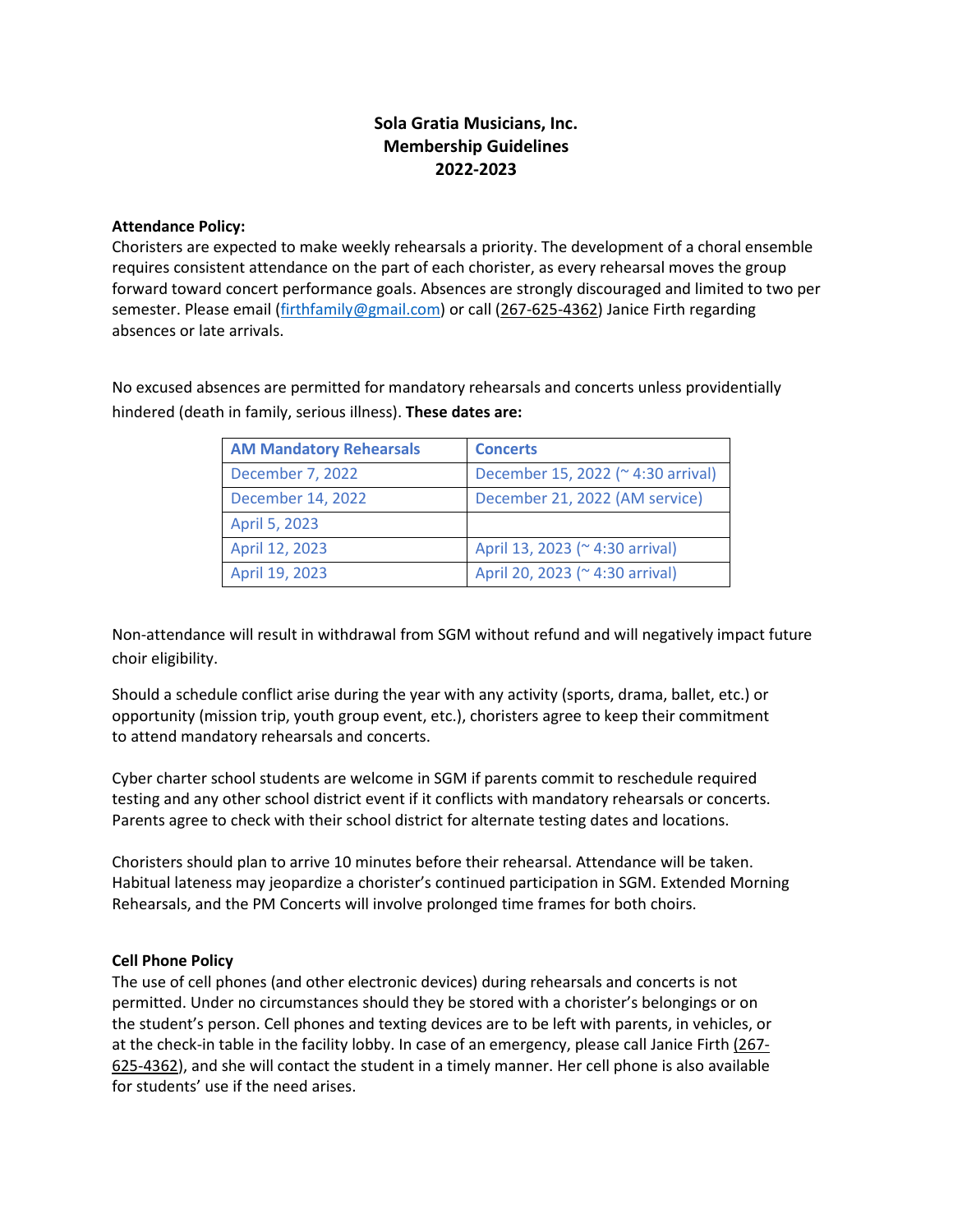# **Communication with Families**

SGM will keep families informed regarding all necessary details through weekly emails. Parents and choristers should check their email the day before each rehearsal and concert. If a family's email address or phone number changes during the year, updated info should be sent promptly to SGM's administrator: Janice Firth (firthfamily@gmail.com).

# **Concert Attire & General Appearance**

In keeping with SGM's mission as a Christian educational organization, a modest appearance for rehearsals, concerts, and all SGM-related activities must be maintained.

Please avoid:

- outfits that allow skin or underwear to show at the waist
- tank, low-cut, or sheer tops
- shirts with inappropriate expressions
- short-shorts or mini-skirts
- leggings worn as pants

SGM strives for its choirs to have a unified look for all performances. Families commit to acquiring proper concert attire according to the following guidelines:

Concert attire for boys: Black dress slacks (no cargo pockets); black dress socks, shoes and belt; a solid white, collared, long-sleeved dress shirt; and a solid black bow tie (provided by SGM). A black vest will be purchased and owned by each guy in Laudate Choir at the beginning of the semester (approximate cost \$35, if purchased through SGM).

Concert attire for Laudate Choir girls: Solid black formal choral gowns will be purchased and owned by each girl in Laudate Choir. The \$65 purchase price is due on October 5, 2022. Payment plans may be requested; please see Janice Firth. Measurements/fittings will take place at the September 28th rehearsal between 9-10am. Opaque black tights and black dress shoes (flat or lowheeled) are to be worn. Pearl necklaces will be loaned out by SGM for concerts. Upon graduation, gowns may be donated to SGM or sold to an upcoming Laudate Choir member.

Concert attire for Cantabile Choir girls: Solid black skirts below the knee; opaque black tights; black dress shoes (flat or low-heeled); and a solid white, collared, button-down, long-sleeved blouse.

Not acceptable concert attire for girls: Knit tops; short sleeves; blouses unbuttoned too low or with cami showing; boots or platform shoes; tight/pencil skirts; skirts above the knee; and light gray or smoke-colored stockings. If in doubt, please check with the administrator well in advance of concert season.

Members of both choirs should have hair neatly combed. Unnatural hair colors are not permitted. Simple jewelry for girls is permissible. Body-piercing jewelry should not be worn, except for girls' earrings. Please avoid colognes or perfumed products out of courtesy to other choir members.

# **Conduct Policy**

Our efforts should be defined by an excellence of personal moral character. Directors and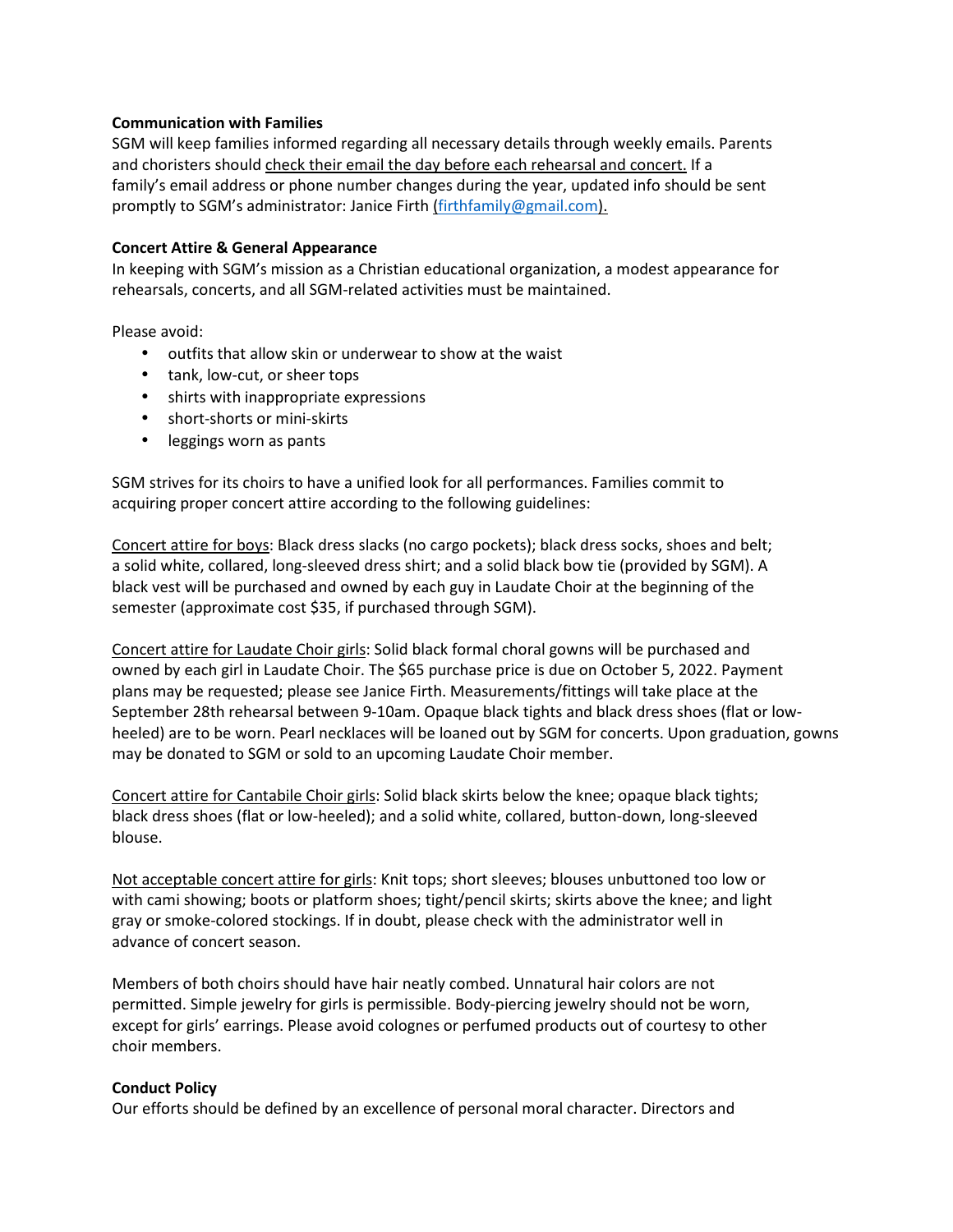parents are to be honored, esteeming them very highly in love because of their work. Relationships and communication among choristers should be inclusive, encouraging, wholesome, and reflecting a spirit of unity. Choristers should:

- make every effort to welcome and befriend new choristers.
- give full attention to the choral director during rehearsals and concerts, and not distract others from doing the same.
- be respectful of other choristers taking care to refrain from gossip and belittling.
- avoid inappropriate topics of conversation and the use of coarse or foul language.
- refrain from boy-girl pairing off during rehearsals and concerts.
- discuss items of concern with the choral director or administrator in a timely manner, rather than with other choristers.

#### **Discipline Policy**

While SGM strives to provide adequate supervision of choristers during rehearsals and concerts, parents are ultimately responsible to ensure that their children abide by SGM's Membership Guidelines.

Should a chorister fail to abide by SGM's conduct policies, the following steps will be taken by the administrator and/or music director:

1) A verbal reminder will be given. (The chorister will be reminded of the guidelines and his/her signed commitment to abide by them.)

2) Should a verbal reminder not suffice, the chorister's parents will be contacted via email, phone, or in person.

3) The chorister may be put on probationary status – i.e. a warning that his/her continued participation in SGM is in jeopardy.

4) The chorister will be required to withdraw from SGM. Tuition will not be refunded. Future eligibility for enrollment in SGM will be decided at the discretion of the administrator and music directors.

# **Fundraising**

Each family is encouraged to solicit at least one program ad.

# **Medical Policy**

Please notify Janice Firth at firthfamily@gmail.com with changes in choristers' medical information. Medical forms will be on site at rehearsals and concerts in case of emergency.

#### **Music**

Choristers are responsible for their music. They will mark their music as instructed by the choral director, using pencil only. Replacement cost for lost or seriously damaged music will be reimbursed to SGM. Should lost music be found and returned in good condition within a calendar year of the loss, charges will be refunded.

#### **Parent Service Commitment (PSC) and Parent Meeting**

Each family will select a PSC with the administrator. SGM reserves the right to require volunteers to comply with applicable laws regarding child safety and welfare.